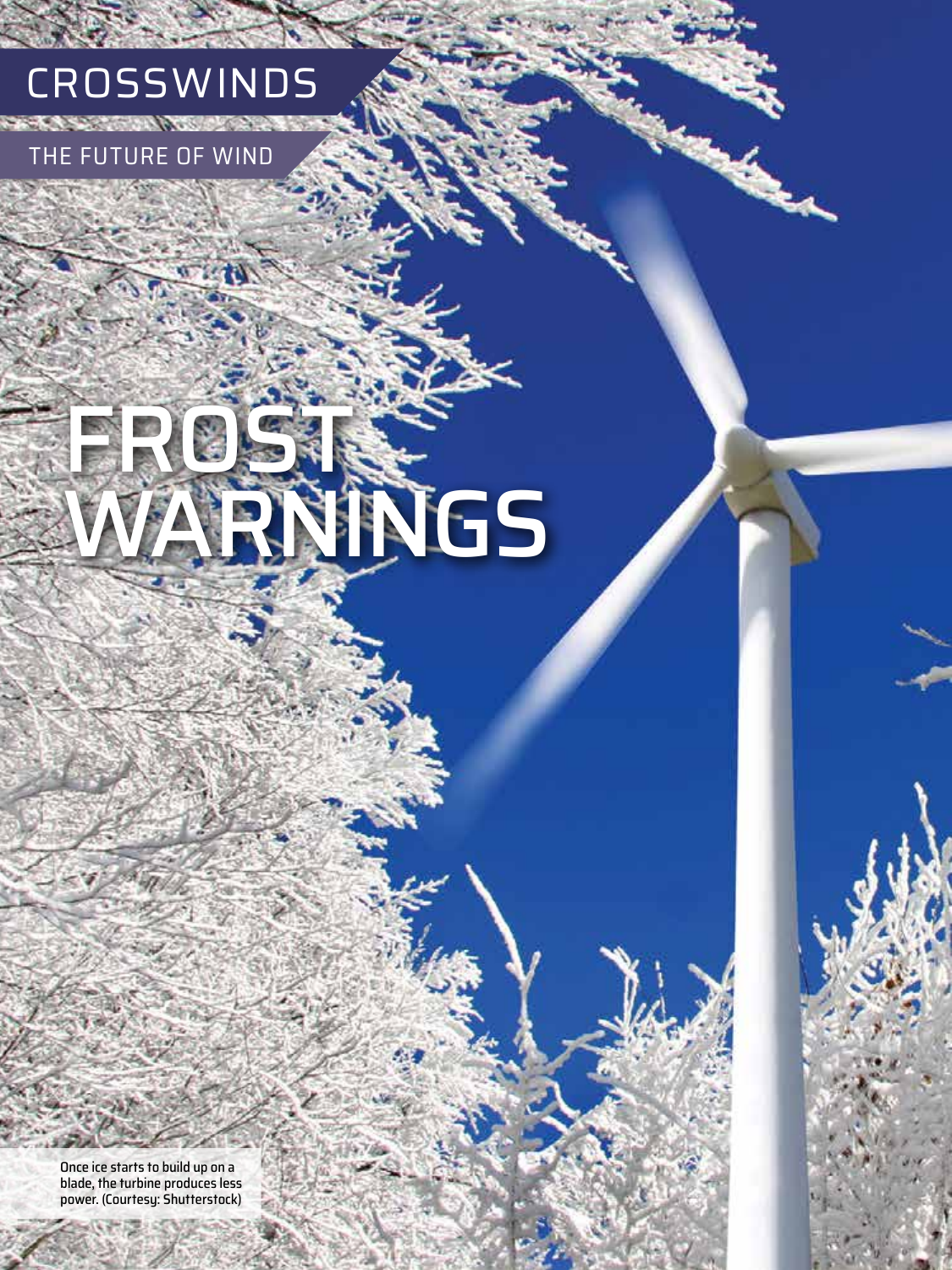

### *Wind-farm operators often face three issues when it comes to ice buildup on turbine blades: equipment damage, production issues,and potential safety hazards.*

### **By KENNETH CARTER Wind Systems editor**

 $\bigcup_{\text{Acc}}$ older climates often have some of the best constant winds needed to spin a turbine. Unfortunately, that frigid air also creates an added challenge for wind-power production: ice buildup on the turbine blades.

According to experts, icing on turbine blades is the No. 1 cause of turbine downtime in cold climates, so it's really important to develop a strategy to deal with this seasonal hazard.

During a recent webinar conducted by New Energy Update in association with the recent Wind O&M Canada Conference in Toronto, Mark Hachey, site manager with Engie Canada with Caribou Wind Park in eastern Canada, and Charles Godreau, project manager with Nergica Technologies, discussed their experience with turbine icing and some of the best practices to address this before, during, and after an icing event. Godreau's data was taken from the IEA Wind Test 19, which is an expert group composed of 11 countries. Nergica is the Canadian representative in that group.

"We are kind of in the middle of the Jetstream," Hachey said. "Fog makes the icing problematic for us."

### TWO CLIMATES

Two types of climates typically overlap in colder areas, according to Godreau: low-temperature climate and icing climate.

"The low-temperature climate is defined by temperatures below minus-20 degrees Celsius over nine days in a year, or an average air temperature below zero," he said. "In some cases, that overlaps with icing climate, which is either instrumentalizing for more than 1 percent of the year or meteoroligicalizing during more than 25 percent of the year."

Most of Canada is considered to be in a low-temperature climate, as well as some of the northern states in the midwestern U.S. As far as icing climate is concerned, eastern Canada is exposed to more icing, according to Godreau.

"As an icing event comes into a wind farm, we have meteoroligicalizing; that would be when we have a meteorological phenomenon — could be fog or precipitation — that is affecting your wind farm," he said. "And what will happen during that time is there will be a phase of incubation, then accretion will be the moment that ice is building up. And we will distinguish between instrumental icing where your wind sensors and icing detectors will detect icing, and rotor icing, where the wind-turbine blades are covered with ice. Instrumental icing and rotor icing may persist in time. After that meteorological icing — say it lasts a day — you could have icing on the wind farm for several weeks depending on your climate, so the importance of detecting these events and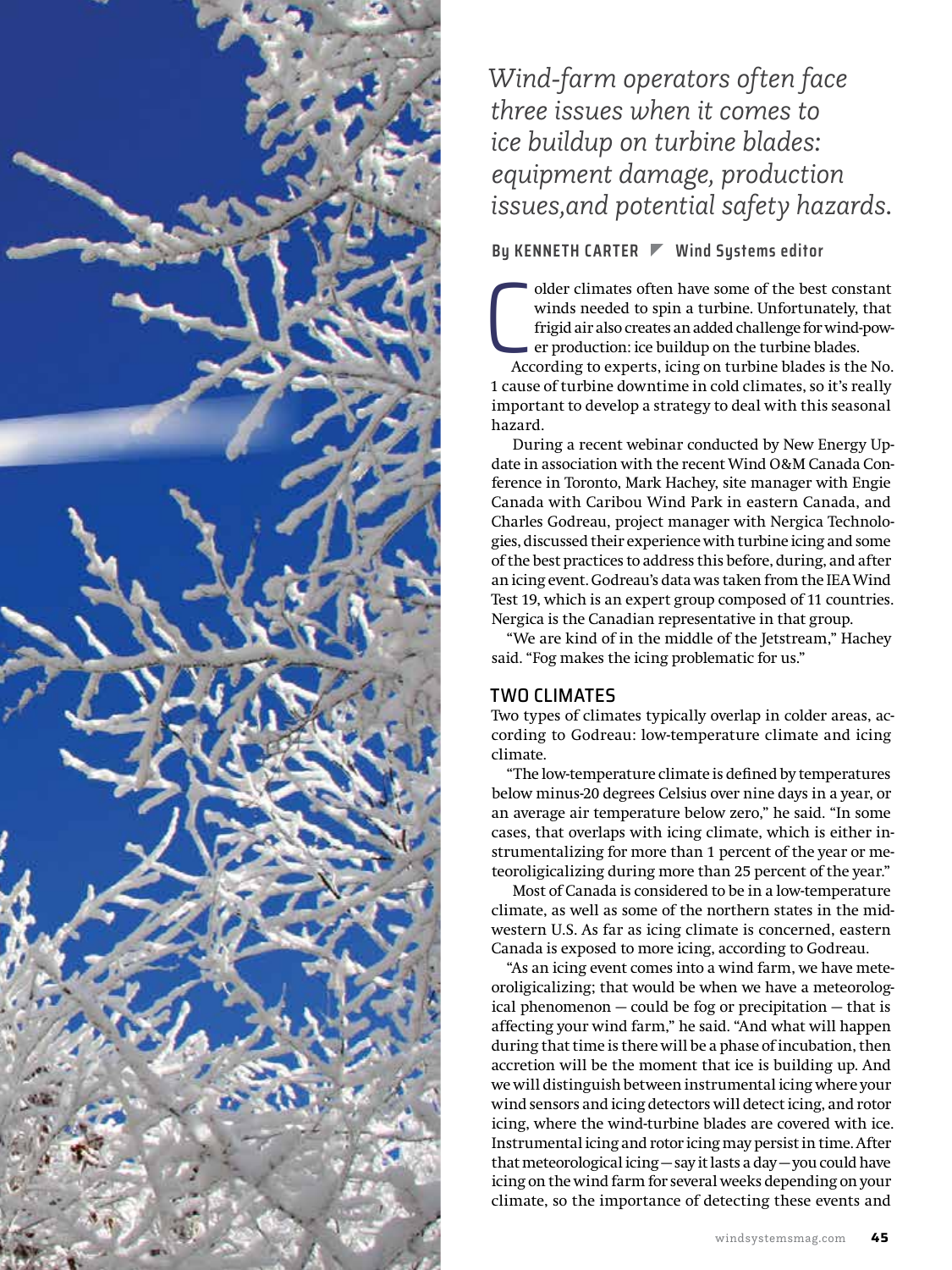being aware that there is icing on a wind farm is important, especially for health and safety issues."

Those safety concerns come from the threat of falling ice, according to Hachey.

"Sometimes, the reason we aren't able to get the turbines running is really a safety issue, meaning it might be a simple problem like you're not able to get into the turbine because of the risk of falling ice," he said.

Hachey said that sometimes safety issues, rather than aerodynamic issues, can amount to about 40 to 50 percent of lost production.

Safety hazards are avoided by using a portable ice roof, according to Hachey.

"We're able to deploy it in order for technicians to get into the turbine safely to do whatever they need to do to get the turbine back in operation," he said.

### COMBATING ICE BUILDUP

There are several families of technologies available in order to combat icing, according to Godreau:

] **Models or maps:** allow a wind farm operator to know in advance about the possibility of an icing event.

**Detection:** Dedicated sensors on site will alert an operator of icing.

] **Mitigation:** Methods used to remove rotor icing.

Icing forecasts are often available for free from national forecasting agencies, according to Godreau.

Examples of some of those national models are the WRF-ARW, used in the U.S.; the GEM-LAM, used in Canada; and the AROME, available in Europe.

"Since icing is also an issue in aerospace, if you look into airport data or FAA regulations, you'll have several details on forecasts available and the frequency in which you can look at them," Godreau said. "I would say if you are looking at operating a wind farm in cold climate, you should look at the proper icing forecasts at least two times a day. It's just a best practice to be aware of what conditions are coming to your site and if you need to implement some mitigation."

Godreau said there are also commercial forecast solutions available, so some companies will be able to provide adjusted forecasts at a given site.

Hachey referred to a Canadian government project that was designed to determine icing conditions, until the program was dropped. However, even though the program is no longer active, the data from it is still useful.

"The biggest takeaway for me, however, was when we used this website here and we can predict — looking at the humidity and the precipitation and the temperature — when we're going to have an icing event," he said. "So, we can choose to manually pause turbines during the event, or we can keep them running when we think the event is going to be short and ride it through. This has really done a lot for us. It seemed simple, but it was a very useful tool."

### DETECTING ICE BUILDUP

When it comes to actually detecting the possibility of ice

 You might expect that you won't have ice buildup (with icephobic coatings), but that's not exactly correct. With these coatings, what they do is reduce the adhesion force between the ice and the coated surface. You basically still need the same things in order to remove the ice: vibrations, gravity, sunshine, which helps melt the ice.

buildup, there are several avenues that wind-farm owners can go down using indirect and direct methods of detection, according to Godreau.

In the indirect arena, operators can use double anemometry, which compares heated and unheated cup anemometer data.

"Based on our experience, you want your heated sensor to be ultrasonic," Godreau said. "Some of the heated cup anemometers don't have enough power to melt the ice, so they'll have faulty readings in icing. And you'll also need a heated bearing on your unheated cup anemometer because in low temperatures you'll be getting false alarms. So be aware that non-heated bearings will slow down in low temperatures."

Power-curve degradation is another indirect detection method.

"Once you have icing on the blade, the turbine will produce less power," Godreau said.

Another indirect, yet not as reliable, method for detection is by monitoring atmospheric conditions when the temperature is below 2 degrees Celsius and the relative humidity is great than 90 percent.

"Our group does not recommend using this method," he said. "The reason is that basically in low temperature, the relative humidity sensors are not working properly, and below minus-15, relative humidity on a standard sensor will not even reach 90 percent. So, you should be aware if you are using this, you should look into more precise methods of detection."

There are a lot of direct methods of detection available on the market that are established in the industry, according to Godreau.

Nacelle-based sensors from companies including Labkotec, MCMS, Goodrich, MPS Icemeter, Leine Linde, New Avionics, and HoloOptics are useful, as well as rotor-based sensors from companies including Eologix, Fos4X, Weidmuller, and Wolfel.

"These work either by measuring the load on the blades, so that you know you have an increased load on the blade,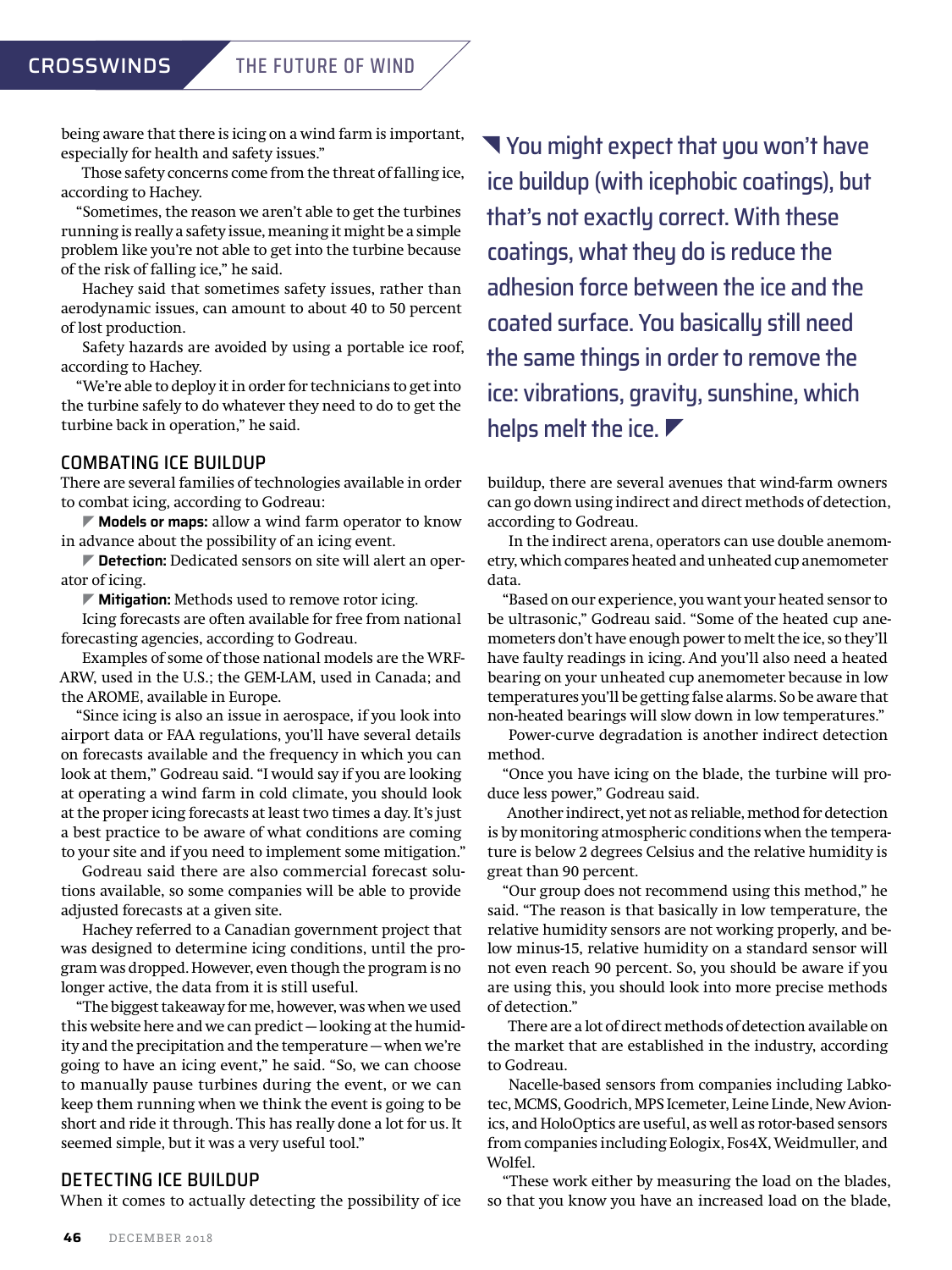### AD INDEX

| AWEA (American Wind Energy Assn) IBC         |
|----------------------------------------------|
|                                              |
| Elevator Industry Work Preservation Fund  41 |
|                                              |
|                                              |
|                                              |
|                                              |
|                                              |
|                                              |

### **EXTEND YOUR COMPANY'S REACH**

Present your company's message to the wind-energy industry in print and online through Wind Systems magazine. For 10 years, Wind Systems has served as a leading authority on the wind-energy industry. We offer a variety of media to connect you with potential customers. For details, contact:

**David Gomez,** Regional Sales Manager

- [dave@windsystemsmag.com](mailto:dave@windsystemsmag.com?subject=Referred by Wind Systems) @
- 800-366-2185 ext. 207

## **GET CONNECTED**

WIndSystemsmag.com is your online authority for information about the wind energy industry.

You'll find topical articles, company profiles and interviews with industry insiders, and timely wind energy news.

**SYSTEMS** 

*Giving Wind Direction*

Get your FREE subscription, plus our online content, at [www.windsystemsmag.com](http://www.windsystemsmag.com)